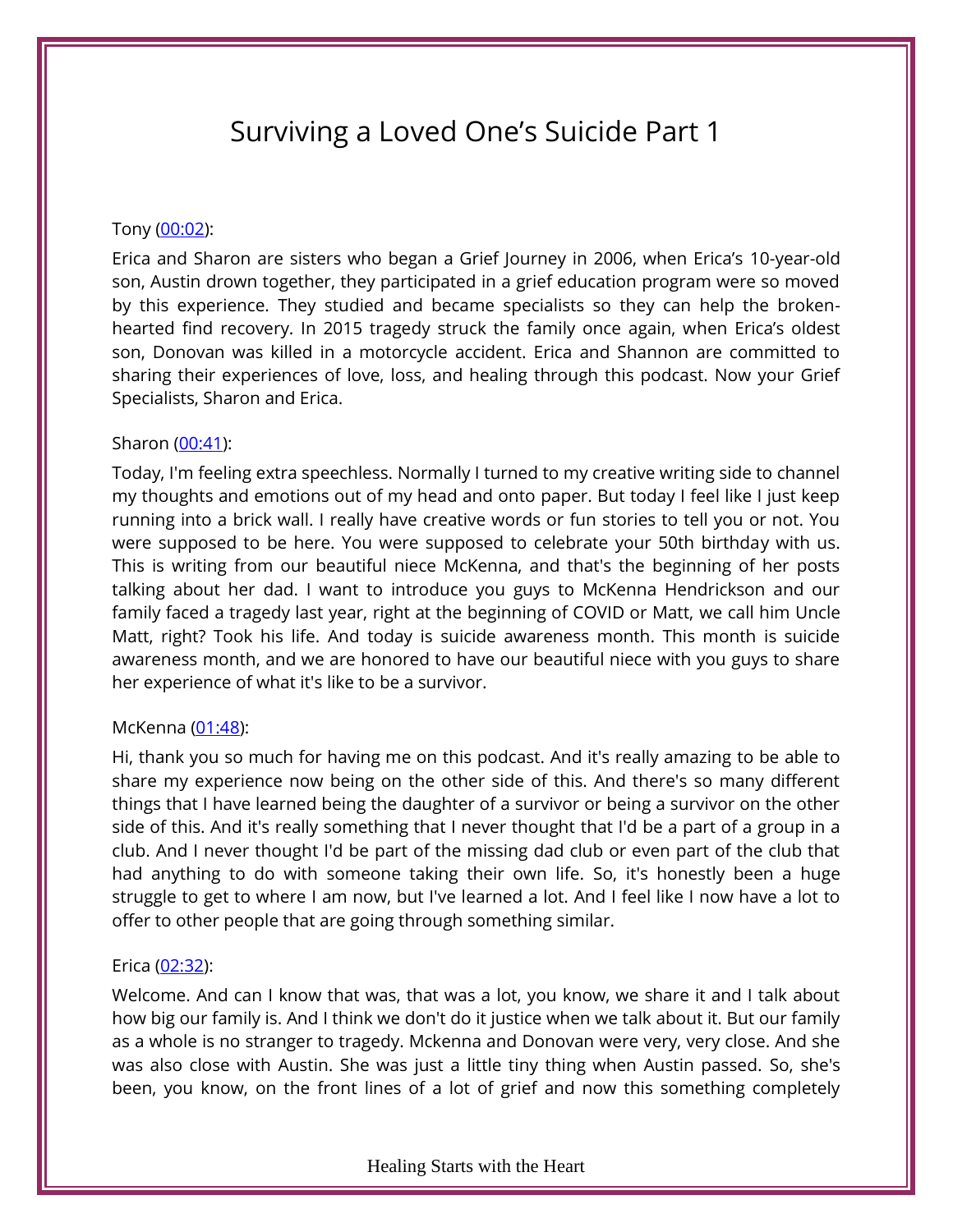different that we had never faced as a family before. So outside of our, no stranger to grief, but definitely foreign to the concept of suicide. What was that like as just, you know, we'd never even talked about it as a family?

# McKenna [\(03:19\)](https://www.temi.com/editor/t/BgIppXemWaGmYp8DkFrz2SYpc0OP3hgTmG96sZnWDr8rCP4c5XGyH0j5dT2VSK2rxh2NIQY5INUNa7O4vEVYtC1BSow?loadFrom=DocumentDeeplink&ts=199.33):

Yeah, it was honestly something that you heard happen, but it was something that was far off. It was something that would never happen to you until it does. Such as, you know, a drowning or someone getting in a motorcycle accident, you hear it on the news, but you're like, oh, well that won't happen to our family or that won't happen to me. So, it was something that I knew happened, but it was something that came from, it was like almost as if it was just like in the movies and you would see this person in like a dark room or a dark place. And then all of a sudden, they take their life and they're gone, or someone comes home and finds them or whatnot, but it was never part of the loving, happy family that did everything together. And for our family, it was, it's extraordinarily difficult because in our big loud family, I mean, my dad was there at every event. And was the same as you had seen him over the past 25 years of him being married to my mom, there was nothing outwardly different about him. He looked the same, he talked the same, he acted the same. It was just, it was all in his head. So, it wasn't like a physical illness where, you know, he was in the hospital and we're like, oh, let's pray for him. It's like, it was all in all in his mental capacity. So, he could be around other people and talk and laugh and have the same conversations. And you would have no idea. So, I think the hardest part was, is still for our family is seeing him and being like, I just saw uncle Matt. Like he seemed fine. And then him, all of a sudden, just being gone another day,

# Sharon [\(04:53\)](https://www.temi.com/editor/t/BgIppXemWaGmYp8DkFrz2SYpc0OP3hgTmG96sZnWDr8rCP4c5XGyH0j5dT2VSK2rxh2NIQY5INUNa7O4vEVYtC1BSow?loadFrom=DocumentDeeplink&ts=293.92):

I think what the other part that's so hard McKenna is that you guys lived in extra ordinary life. Everything was extra. You know how all the young people are like, oh, you're so extra, but you guys were extra. Like it was what you portrayed. I just saw this thing this morning about how, what people portray on social media isn't really their life. But what you guys portrayed on social media was your life. You guys had traditions that were set up that were really important to your family. And so, I want you to share a little bit about that. Like you guys went to the river, it was, you went for holidays, you had a motor home and you guys traveled in this motor home, like literally around the world. And you, you did these things that you had nicknames for things and the nicknames of your family. I want to, let's dive into like who you guys were as a family, which was really set up by Uncle Matt.

# McKenna [\(05:49\)](https://www.temi.com/editor/t/BgIppXemWaGmYp8DkFrz2SYpc0OP3hgTmG96sZnWDr8rCP4c5XGyH0j5dT2VSK2rxh2NIQY5INUNa7O4vEVYtC1BSow?loadFrom=DocumentDeeplink&ts=349.12):

Yeah, for real. So, my dad's family he didn't really have as, as big of a family unit as we do. And so as soon as he met my they met each other and then 12 days later, they got engaged and were married for 25 years. So once he met my mom and saw how amazing she wasn't really grasped onto her family and her big extended family. And then my parents created this family unit together, the four of us, and we always grew up having fun. It was always a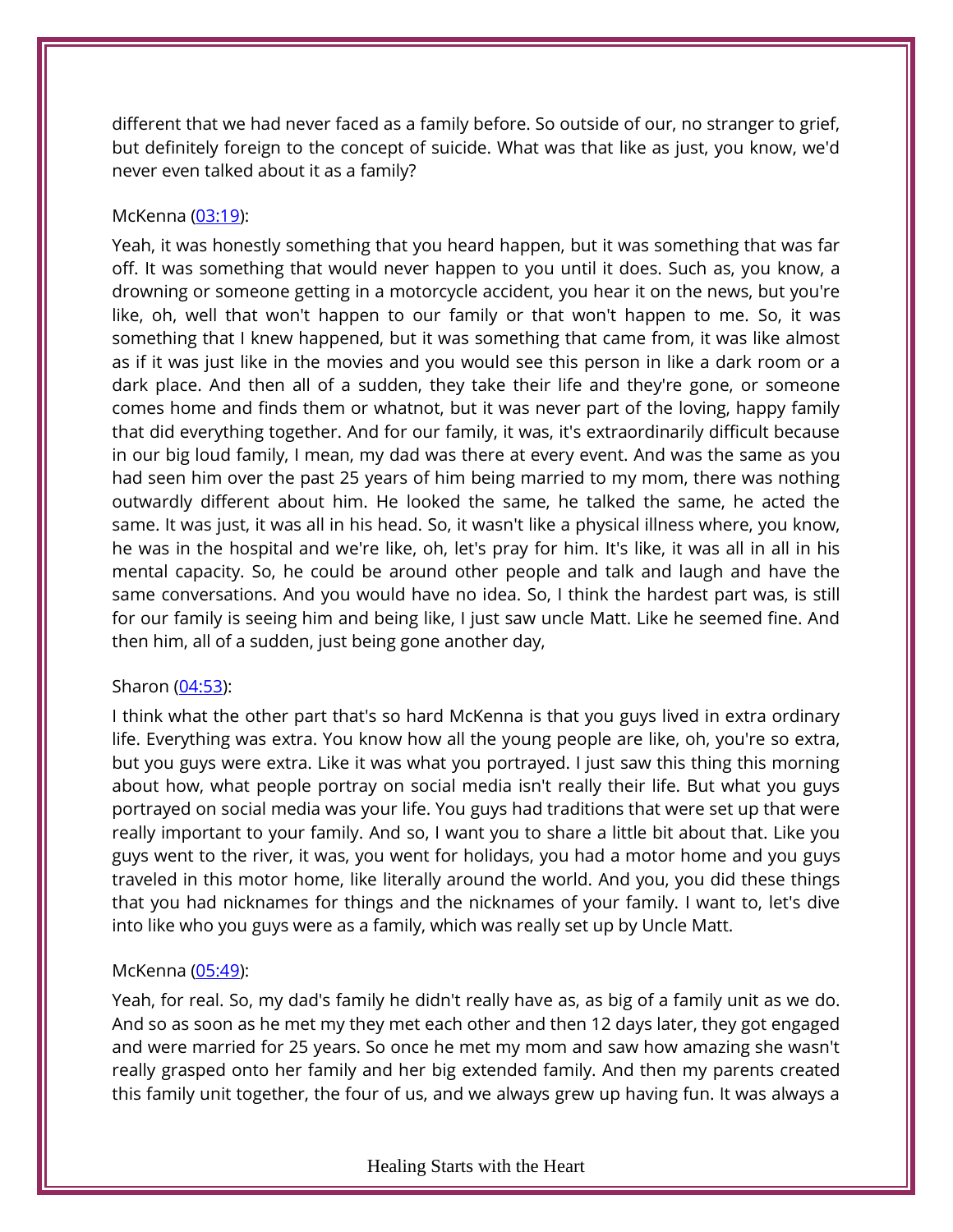Henderson house being fun. All the friends always wanted to be at our house. The parents were always cooking. My grandparents were always cooking. My mom was hosting. It was and still is the fun house to be at. So, for my dad, his most favorite thing was to come home to a house full of kids on a Friday or Saturday night and just hang out. And everybody always knew that our house was the house that they could come to, whether we were home or not home, like our house was just always open. And for our family, we always worked hard, but played harder. So, we knew Monday through Friday, mom and dad would be working. They started a business together and having a small business. It was very challenging for them working long days, long nights and working together and also having a marriage to work through together and four kids. So, they were constantly together. I mean, I could count on one hand how many times my parents weren't together. We were always together. As a family and my parents really focused on us working hard and playing harder. So during the Workdays, we would go to school, we would play sports and everybody was always at everything. And we just that's how my parents made it from the beginning was that everyone was at everything. And so you just kind of went, I went to my youngest sibling. Who's 10 years younger than me went to his baseball games. He came to my volleyball games. We went to the other siblings, baseball games and softball games. We just wanted to always be together. Cause it was always fun. And we always played games together and hung out in the motor home. We would drive cross country for hours, but it would be so fun because my parents always turned everything into a game or something fun or a dance off or in music or some sort of a game. There was always a game included with everything that we did. And our family has a lot of inside jokes, just the six of us. And some of them come from movies or just things we've done together or funny things other people have said. And just us six, having a conversation is half inside jokes because we spend so much time together that it's just so funny to us. And my dad was essential part of that unit. He was one of our, our drivers. He was always taking us places, always at every sporting event, any award ceremony. I mean, everyone always knew in our schools, we grew up in a smaller town. Everyone always knew in our town when the Hendrickson showed up, they showed up and they showed out the of us, if not the height of us with my grandparents were always together. And I mean, still, always together. So for us, our family on the outside was like, oh my gosh, there, you know, posting my dad dancing and doing something crazy or cooking something or we're playing some silly family game. I mean, my sister came up with the family Olympics. Like there's always these funny things that we're, we're doing together. And I posted what was raw and what happened in the moment. And everyone loved it because my family was unique that we liked being together. And we still very much so do. And my parents, we respected my parents so much to the point where we always tell them the truth. I mean, still to this day, I'm almost 24 years old and we always told them the truth. And we always gave them the utmost amount of respect. And if we made a mistake, we admit our mistakes to them and they did the same for us. And they respect us to where there was never this like scary tell mom and dad were going to get in trouble. My parents always said, if you tell the truth, you're not going to get in trouble. So we've always had this like family understanding of, if something comes along, let's talk about it, let's work it out and we'll get to a solution and we'll move on. And whether it's like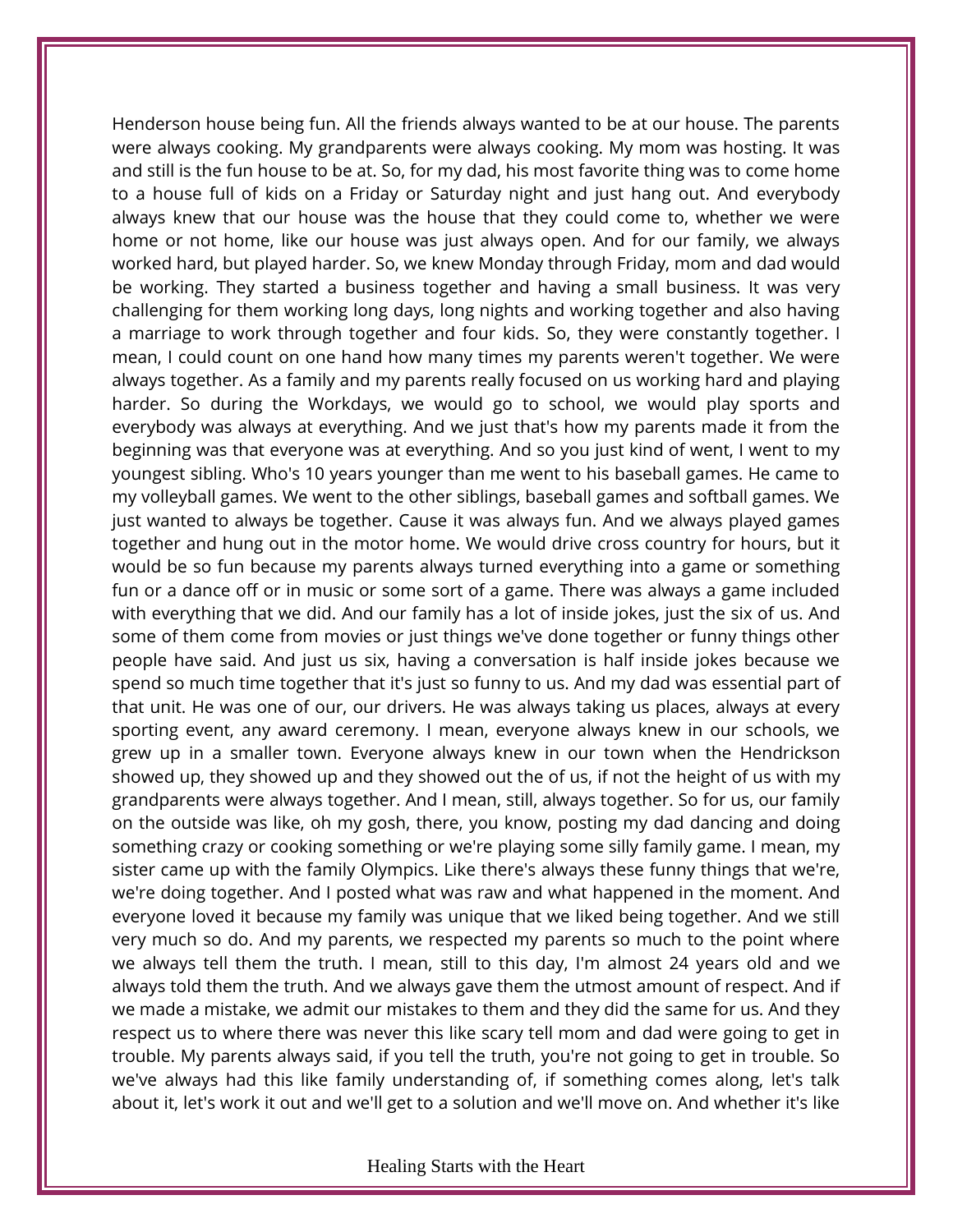a disagreement or you got in trouble at school or whatever is going on, we're always very open and honest with each other, which I think makes it very easy for us to want to hang out because there's no like there's no secrets. We all just talk about everything. And that's another part of this is my dad was not closed off about what was going on. He was very open to our family. Even my younger siblings who are only 15 and 13, very much so understand what my dad was going through because he was very open and honest with them before.

#### Sharon [\(10:49\)](https://www.temi.com/editor/t/BgIppXemWaGmYp8DkFrz2SYpc0OP3hgTmG96sZnWDr8rCP4c5XGyH0j5dT2VSK2rxh2NIQY5INUNa7O4vEVYtC1BSow?loadFrom=DocumentDeeplink&ts=649.13):

So we get into that. Hold on, I'm going to cut you off right there. I want to go there, but before we go there, I want you to talk about just how close you and dad were friends.

### McKenna [\(11:01\)](https://www.temi.com/editor/t/BgIppXemWaGmYp8DkFrz2SYpc0OP3hgTmG96sZnWDr8rCP4c5XGyH0j5dT2VSK2rxh2NIQY5INUNa7O4vEVYtC1BSow?loadFrom=DocumentDeeplink&ts=661.17):

Yeah. My dad and I were definitely friends. We watched videos after he passed away of when I was younger, we were actually at Donovan's birthday party and it was at a firehouse. And my dad was following me around with the video camera and he's calling me by my first and middle name. He calls me McKenna, Ray, McKenna, Ray. And he's just so enamored and so in love with me. And I watched these videos from the day that I was born until I was about six years old. And he's just still like, and I can hear it. I can hear him still saying my name the same way he did the day I was born until I was 23 years old, like McKenna, McKenna. Like he was just so obsessed with having kids for one, but for me being his first daughter. So we were definitely friends. We definitely created this friendship, especially as I got older of like, we wanted to hang out together, like when people are like, oh, I want to go hang out with my friends. I'm like, yeah. But can my parents come to, like, I want my parents because I'm like, oh, we're going to go to the bar. Okay. Can my parents come? Ad everyone's like, oh my God. Yes. Like, of course, like we want your parents to come. They're so fun. And so like, my parents are everyone's parents. And so it was, it was like, it was a friend. It was like, we could talk about anything. And my dad would always, you know, answer it and talk to me and I could call him and ask him for advice on anything. And I knew he would be there. And as busy as my dad was with work and life, I knew he would always be there for me. He would drop whatever he was doing to be there. And I know people say that, you know, as a cliche sometimes, but know that this man is very serious. Like he would drop everything to be there for me. And he has done it plenty of times where I've called him to like, dad, I actually like, I really need you here. And that's all he needed to hear. And that was it. The rest of his day was over. He's like, okay, wherever you need me, I'm there. So people say these things, you know, when someone passes away, like, oh, he was always there for me. He was so generous. He was so kind. And he really was like, he really was that guy that would do anything for everyone. I wanted everyone around him to be happy and taken care of whatever that looked like, whatever that meant. Whether that was a meal or whether that was given him a little extra cash or a present, like whatever that meant he wanted to be that person. So at one point you said that he was not closed off. Yeah. I close off to sharing. So what was that like? He was very, very open. He was just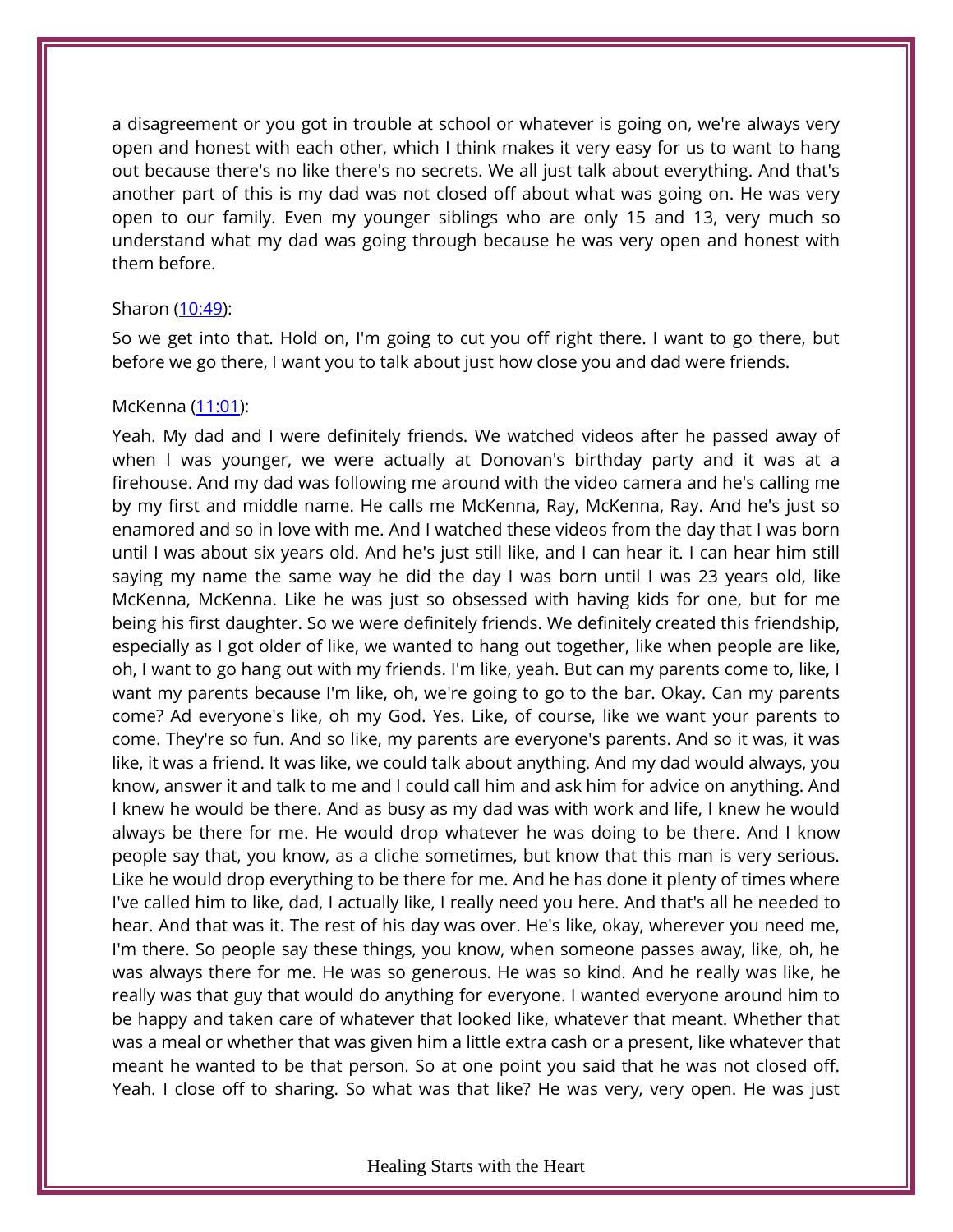would sit us down at these random times and would just be like, I really don't. I really don't feel good. I don't feel like myself would kind of be the way that he would describe it. And the earliest time that he started talking about his thoughts and feelings was actually a year before Donovan passed away. And I know it's so crazy in our family. We kind of like have these milestones of like who passed away and how long before that. So I guess I could say the year it was 2014, but I just very specifically remember it being a year before Donovan passed away. So I was, I was in, I was in high school. I was a junior in high school and it was like, oh, like, where are those people now? Like, okay. Like my dad like has a mental illness. Like what does this mean? Like, it was something that I had heard of, but I hadn't experienced firsthand. And the crazy thing is, is I probably had experienced it with so many people in my life, but no one had ever talked to me about it. No one had ever shared with me like, oh, I take medicine every day and it makes me feel better. Or, oh, like I've had this experience, this tragic experience. And now I've gone to the doctor, but it's fine. Now for us as kids, it was always like, scary. Like, oh, well now like you're broken or something's wrong with you. And it won't ever be fixed. Like, and you never wanted to tell any of your friends that like, oh, my dad has some mental illness because you don't, I never wanted my friends or family, but my family is different because my family is the type of people that were no judgment zone. Everybody's got a little something going on. So I was never really nervous about my family, but it was like my friends. I didn't want my friends think of my dad as anything different. I didn't want them to think he was like scary or different or put them in another category. I'm like, he's the same guy. He just was diagnosed with a mental illness. But he's the same dad that you just had ribs and mashed potatoes and Mac and cheese with last week. And you were dancing around and hanging out and jumping in the pool and having a good time. Like, he's that same crazy cool fun dad. And has probably had this mental illness for a long time. Did you guys call it

# Sharon [\(16:00\)](https://www.temi.com/editor/t/BgIppXemWaGmYp8DkFrz2SYpc0OP3hgTmG96sZnWDr8rCP4c5XGyH0j5dT2VSK2rxh2NIQY5INUNa7O4vEVYtC1BSow?loadFrom=DocumentDeeplink&ts=960.8):

The mental illness? Did you call it a mental illness before? Are you calling it into that now? Just curious.

# McKenna [\(16:07\)](https://www.temi.com/editor/t/BgIppXemWaGmYp8DkFrz2SYpc0OP3hgTmG96sZnWDr8rCP4c5XGyH0j5dT2VSK2rxh2NIQY5INUNa7O4vEVYtC1BSow?loadFrom=DocumentDeeplink&ts=967.45):

I think we just said, like, we didn't say mental illness. That was never

# Sharon [\(16:14\)](https://www.temi.com/editor/t/BgIppXemWaGmYp8DkFrz2SYpc0OP3hgTmG96sZnWDr8rCP4c5XGyH0j5dT2VSK2rxh2NIQY5INUNa7O4vEVYtC1BSow?loadFrom=DocumentDeeplink&ts=974.23):

Right now. Is that huge that you're now calling it a mental illness? Are you like?

# McKenna [\(16:21\)](https://www.temi.com/editor/t/BgIppXemWaGmYp8DkFrz2SYpc0OP3hgTmG96sZnWDr8rCP4c5XGyH0j5dT2VSK2rxh2NIQY5INUNa7O4vEVYtC1BSow?loadFrom=DocumentDeeplink&ts=981.14):

I think just mental illness is just a different, like just how society wants to label it as oh, mental illness. Cause I didn't encompass everything people would say out of his mouth. He would say, I don't feel good or I don't feel like myself would be like,

Sharon [\(16:41\)](https://www.temi.com/editor/t/BgIppXemWaGmYp8DkFrz2SYpc0OP3hgTmG96sZnWDr8rCP4c5XGyH0j5dT2VSK2rxh2NIQY5INUNa7O4vEVYtC1BSow?loadFrom=DocumentDeeplink&ts=1001.78):

Healing Starts with the Heart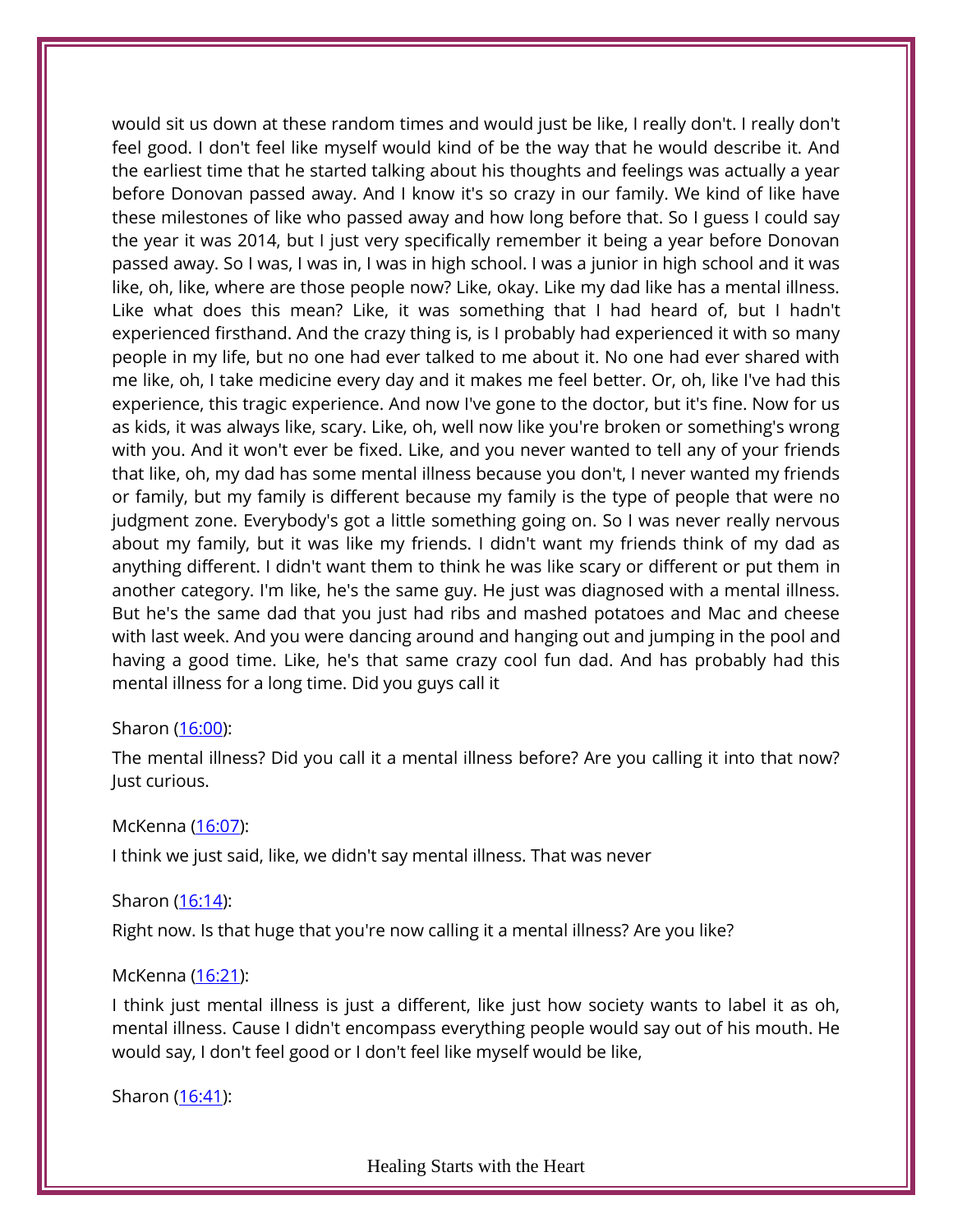# You're saying that and letting people know

## McKenna [\(16:43\)](https://www.temi.com/editor/t/BgIppXemWaGmYp8DkFrz2SYpc0OP3hgTmG96sZnWDr8rCP4c5XGyH0j5dT2VSK2rxh2NIQY5INUNa7O4vEVYtC1BSow?loadFrom=DocumentDeeplink&ts=1003.49):

Yeah. So my mom would use, oh, like depression or dad's depressed. She would use that word, but we never really like around the house. We never really used like mental illness until after he passed away. Because, and I'll get into this later. But because sometimes when people ask me how he passed away, it's awkward. You're, you're like at the carwash or at the gas station. And you're like and so it just depends on the situation I'm in, but sometimes mental illness is the answer. And that's just like, figure it out on your own. Like yeah.

# Erica [\(17:17\)](https://www.temi.com/editor/t/BgIppXemWaGmYp8DkFrz2SYpc0OP3hgTmG96sZnWDr8rCP4c5XGyH0j5dT2VSK2rxh2NIQY5INUNa7O4vEVYtC1BSow?loadFrom=DocumentDeeplink&ts=1037.21):

The hesitancy in answering the question when people do ask, is it because you feel that they'll judge or is it,

## McKenna [\(17:26\)](https://www.temi.com/editor/t/BgIppXemWaGmYp8DkFrz2SYpc0OP3hgTmG96sZnWDr8rCP4c5XGyH0j5dT2VSK2rxh2NIQY5INUNa7O4vEVYtC1BSow?loadFrom=DocumentDeeplink&ts=1046.04):

It's definitely like a judgment thing or then there's a follow-up question. But if I say, oh, he had cancer. Oh, I'm so sorry and wrong. And, and not that like, anyone that dies from cancer is no less than someone who dies from taking their life. But it's like, I don't want to answer your follow-up questions because people, the weirdest things people will ask, well, how or what, or, and I'm like, I do know, answer these questions with you. Right.

### Sharon [\(18:00\)](https://www.temi.com/editor/t/BgIppXemWaGmYp8DkFrz2SYpc0OP3hgTmG96sZnWDr8rCP4c5XGyH0j5dT2VSK2rxh2NIQY5INUNa7O4vEVYtC1BSow?loadFrom=DocumentDeeplink&ts=1080.27):

You think people have the right ask?

# McKenna [\(18:03\)](https://www.temi.com/editor/t/BgIppXemWaGmYp8DkFrz2SYpc0OP3hgTmG96sZnWDr8rCP4c5XGyH0j5dT2VSK2rxh2NIQY5INUNa7O4vEVYtC1BSow?loadFrom=DocumentDeeplink&ts=1083.75):

I mean, anybody can say whatever they want. But when you're on the other side or when you've experienced death in any way, you know that the last thing you want is someone to ask you a question about what happened, ask you a question about the actual act of whatever happened, because you know that you will tell that person on your own, you will have that conversation with that person on your own. When you feel like it's the time or your relationship is that close to where you want to have that conversation with them.

### Sharon [\(18:40\)](https://www.temi.com/editor/t/BgIppXemWaGmYp8DkFrz2SYpc0OP3hgTmG96sZnWDr8rCP4c5XGyH0j5dT2VSK2rxh2NIQY5INUNa7O4vEVYtC1BSow?loadFrom=DocumentDeeplink&ts=1120.56):

Right! The things you said earlier, and this is way back in and I wrote it, I wrote it down and I think it was so it's so huge. And it's so important for us to get across is that nobody talks about it. Nobody talks about it. And I think it ties into your like saying there's a difference between saying, oh, dad's suffering with his depression, death suffering with his mental illness. Like one of them seems to carry more weight. Am I wrong, Erica? It seems like one is like, yeah, maybe we need to pay more attention. I don't know. But the other that's one question. And the other thing is the fact that nobody talks about it. Like we never talk about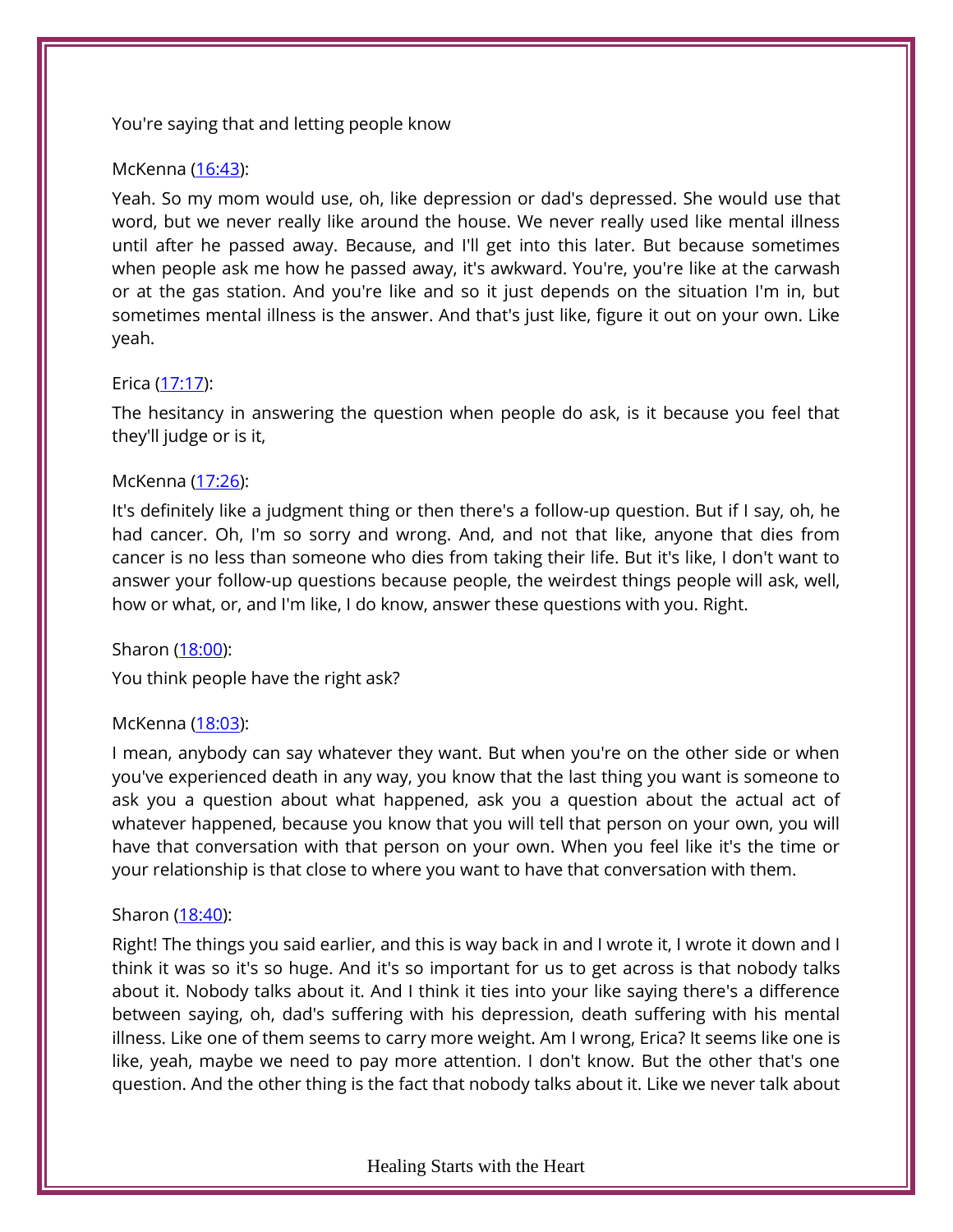it. That's why it's so important for us to be doing these shows. But what, what's your thought on that, Erica?

## Erica [\(19:21\)](https://www.temi.com/editor/t/BgIppXemWaGmYp8DkFrz2SYpc0OP3hgTmG96sZnWDr8rCP4c5XGyH0j5dT2VSK2rxh2NIQY5INUNa7O4vEVYtC1BSow?loadFrom=DocumentDeeplink&ts=1161.74):

I don't know. I think, I think they're both kind of the same weight. I don't see one over the other

# Sharon [\(19:28\)](https://www.temi.com/editor/t/BgIppXemWaGmYp8DkFrz2SYpc0OP3hgTmG96sZnWDr8rCP4c5XGyH0j5dT2VSK2rxh2NIQY5INUNa7O4vEVYtC1BSow?loadFrom=DocumentDeeplink&ts=1168.55):

Depression is like, okay, I could go to the doctor, and I can get medication for that. Right. And that's kinda like where we put it, like, oh, I can go to the doctor and get medication for that. But mental illness could be so many things on the list.

## Erica [\(19:39\)](https://www.temi.com/editor/t/BgIppXemWaGmYp8DkFrz2SYpc0OP3hgTmG96sZnWDr8rCP4c5XGyH0j5dT2VSK2rxh2NIQY5INUNa7O4vEVYtC1BSow?loadFrom=DocumentDeeplink&ts=1179.71):

I see what you're saying because it's, it's so vague. Like it's not pinpointed. I see.

# Sharon [\(19:45\)](https://www.temi.com/editor/t/BgIppXemWaGmYp8DkFrz2SYpc0OP3hgTmG96sZnWDr8rCP4c5XGyH0j5dT2VSK2rxh2NIQY5INUNa7O4vEVYtC1BSow?loadFrom=DocumentDeeplink&ts=1185.59):

Yeah. Not good or bad. I don't know. I'm just talking out loud.

## Erica [\(19:48\)](https://www.temi.com/editor/t/BgIppXemWaGmYp8DkFrz2SYpc0OP3hgTmG96sZnWDr8rCP4c5XGyH0j5dT2VSK2rxh2NIQY5INUNa7O4vEVYtC1BSow?loadFrom=DocumentDeeplink&ts=1188.83):

True. And because these in general, the whole mental health issue, and then more specifically depression is just really being talked about now, you know, we haven't really had those basic conversations either. So that's why it's maybe feels a little uncomfortable with getting specific or going into detail because it's like no one sits around and talks about that. Which the fact that you guys as a family could do that, I think is awesome. Because a lot of times in families and what I'm seeing for like counseling commercials that are out now, it's all about getting the wrong messages from your family members. Like, oh, you just need to change your diet. You don't sleep enough. You know, everything is an excuse. Why you're feeling that way instead of, oh, I'm sorry. You feel that way here. Let's find you help, you know, that should be what it is. It shouldn't be downplayed or minimize. It should be really accepted. Oh my, okay. Let's go find the answer, you know.

# McKenna [\(20:47\)](https://www.temi.com/editor/t/BgIppXemWaGmYp8DkFrz2SYpc0OP3hgTmG96sZnWDr8rCP4c5XGyH0j5dT2VSK2rxh2NIQY5INUNa7O4vEVYtC1BSow?loadFrom=DocumentDeeplink&ts=1247.71):

Yeah. And I think in our family, that's what we did. And so, we've always looked to my mom. She's definitely the matriarch of our family. And that was her answer was I'm so sorry. You're feeling that way. Let's go find you help. And when I say we did everything to help this man, I mean, everything, he went to multiple doctors, and they were helpful and we tried all different kinds of medicines and everything that we could to try to help. And I think that's one of the things that people, sometimes question is like, well, was this like a preventable situation? Like, did you try to help? Like, did you intervene? And I think the hardest part from, with us having it just in our unit of nobody knowing besides really the six of us is like what everyone else was like, oh, this seemed sudden to them. But it wasn't seven. It was years in the making. It was, it was about five years in the making. And when

### Healing Starts with the Heart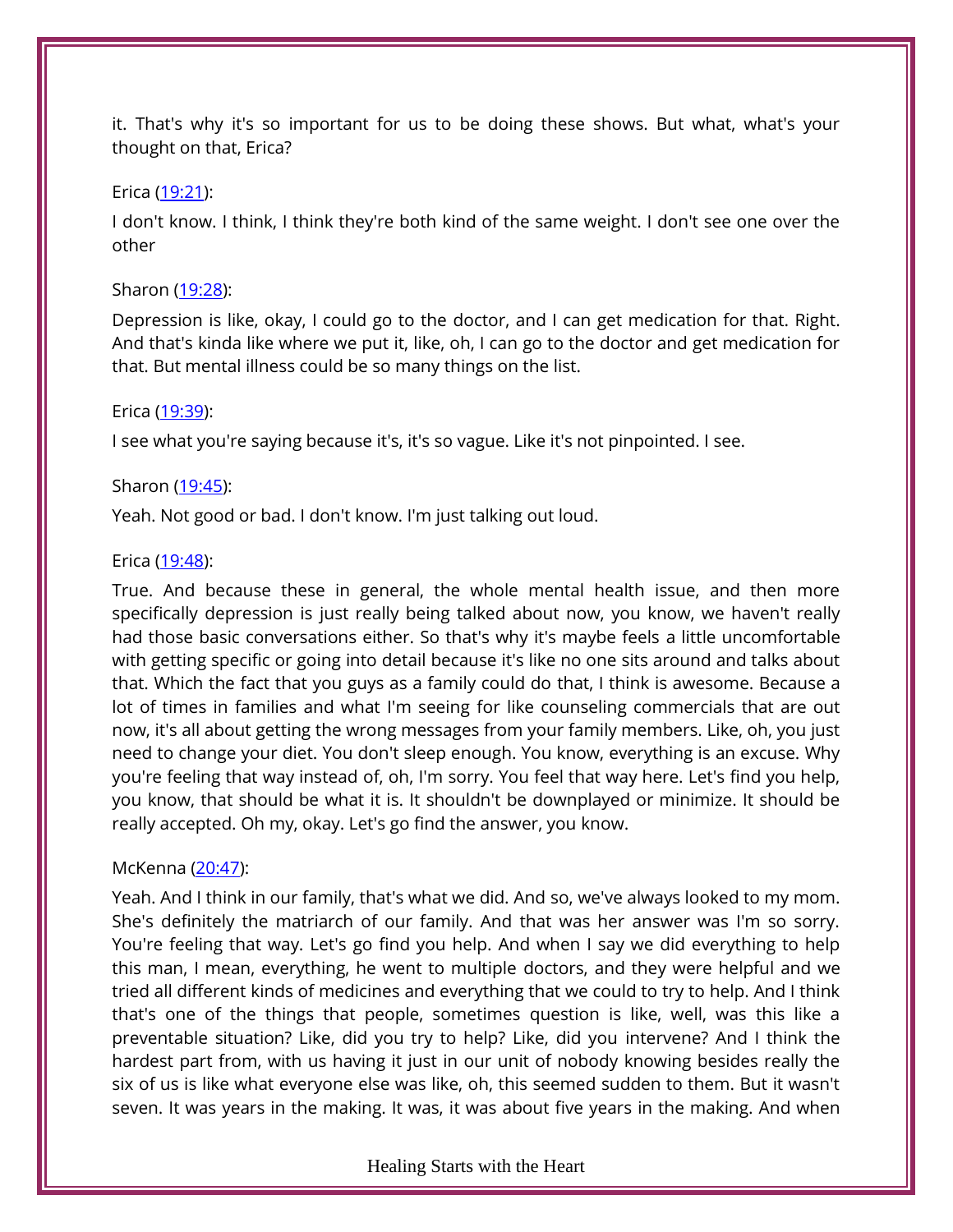my mom first told us me or my dad, my mom and dad sat us down, my brother and I, because we were older at the time, my younger siblings didn't really get too involved until they were older, and they would overhear conversations. Then they got involved. But my dad sat us down when he got home from the mental facility, and he talked to us about it. He very clearly said, I'm on this medicine. This is what I'm going to be doing. This is how I feel. And I'm w he was willing to accept any help that we were going to give him. And my junior year of high school he was home for about a month or so, and just was like adjusting to the medication. Cause it was a lot on his body. So, to see my dad just like come home from school and see, my dad lying in bed was like the weirdest thing ever because everyone who knows him knows he goes a mile a minute. Like my mom and I joke around, like, he could never really finish a task because he had so many things going on and you know, this add, he, he probably was undiagnosed, but like, it was so weird coming home and just seeing him like chilling because he never would do that. Not even on like a lazy Sunday afternoon. So you knew something was wrong. And that's the physical part where I really saw it because it wasn't like it was written all over him. Like, oh, I have depression. Like I am depressed. But when I saw him just like lying in bed that time, it was like, oh, he's like not going to work. He's not really doing anything. He has no desire to do anything. And that was the hardest part was as a family, all those fun things, going to the river, going dirt, bike riding. They didn't seem fun to him anymore. So we had to carry that way of like, come on dad, like, it's going to be fun. And when you have to turn and tell your person and your superhero, Hey, it's going to be fun when you're so used to him telling you that and him holding, holding the line for you now you're holding it for him. That's when it changed for me when I was like, well, I got to hold him up now. Like he needs me just like, I need him. That's kind of where that friendship comes in is like, we were equal to each other and we held him up and we kept going and kept doing things. And that's why it wasn't like a drastic change for anyone around us, because we kept going to the river. We kept going by grinding. We kept going to family events to the school, to everything we like didn't stop. He didn't stop. And at times he didn't feel good and we knew that, but he would push through or just take breaks, do whatever he needed. But we did find that help for him and go to various doctors and do different things. But during the time that he was home and he was adjusting to the medication, we, I remember one day was we went to lunch, my brother my brother and I, and my dad and my dad just broke it all down. Like it was no, there was no secrets. And he looks like, ask me questions, like, ask me about it. Like, I want to talk about it. Like ask me anything. So it was open from the moment he got home until the moment he passed away. So we had

### Sharon [\(24:44\)](https://www.temi.com/editor/t/BgIppXemWaGmYp8DkFrz2SYpc0OP3hgTmG96sZnWDr8rCP4c5XGyH0j5dT2VSK2rxh2NIQY5INUNa7O4vEVYtC1BSow?loadFrom=DocumentDeeplink&ts=1484.33):

What I hear you saying. I'm sorry. Sweet girl. What I hear you saying is that you guys had love, you had family, you had together, you had fun, but he was still in pain.

McKenna [\(24:58\)](https://www.temi.com/editor/t/BgIppXemWaGmYp8DkFrz2SYpc0OP3hgTmG96sZnWDr8rCP4c5XGyH0j5dT2VSK2rxh2NIQY5INUNa7O4vEVYtC1BSow?loadFrom=DocumentDeeplink&ts=1498.15):

Healing Starts with the Heart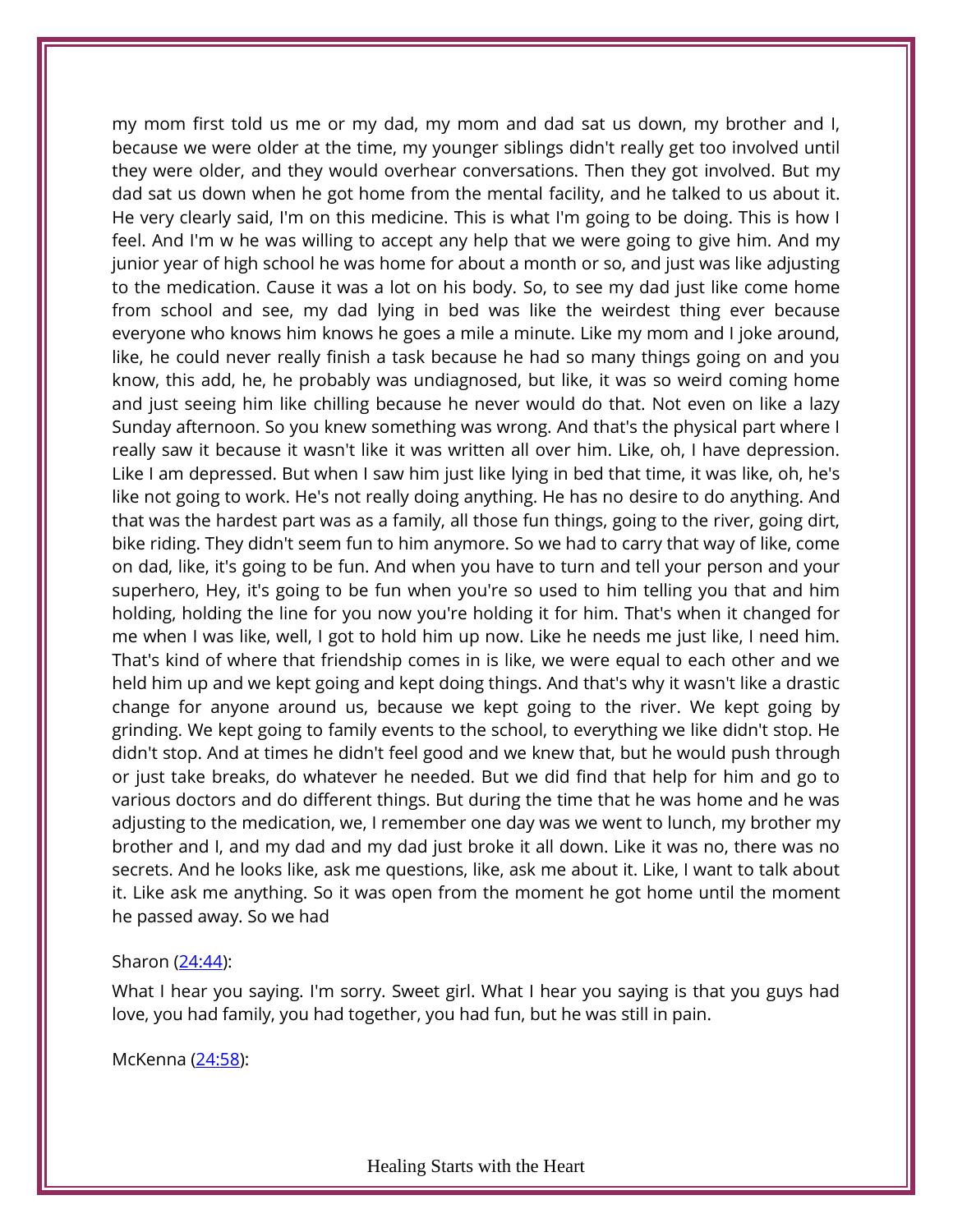And that's the thing that I want to highlight for other people is you never know who's going through something. It could be the family that you think is having the most fun that people that you want to be. And we, at times I get a message, oh, I wish I was in your family. Oh, I want to be part of your family. Oh, I love your dad. I love your mom, which is so great. And so fantastic. But you, you never realized who it is. You know, you think it's the people that aren't really involved or don't do anything, the quiet people or whatnot, or keep to themselves. But the people that can be struggling the most is the people that you see all the time. And some that you're like, wow, that would never be them. And as much as it was such a tragedy for us, it was so extremely difficult. Seeing every single person we knew walk through our front door because each person felt that same weight of, I wish I knew, I can't believe it. I was just talking to him. He seemed so happy. He had it all. I mean, the business, the kids, the fun, all the things in the world, he had it all. He had access to everything he wanted to have and you know, it still wasn't enough. And I think that's something that's so hard to see as, you know, everyone wants to be at someone else and everyone always wants to beat us and be him and all the uncles as we sat down and like, I was wanting to be uncle Matt, you know, he was the greatest dad. I wanted to be like uncle Matt. And as much as he totally is the greatest dad, it was a key was really, really suffering. And it really shows us like he wanted everyone else to be okay. And it shows us in him is he didn't want to burden anybody else by telling or making them feel like they had to take care of him or do something for him. Mckenna,

## Sharon [\(26:48\)](https://www.temi.com/editor/t/BgIppXemWaGmYp8DkFrz2SYpc0OP3hgTmG96sZnWDr8rCP4c5XGyH0j5dT2VSK2rxh2NIQY5INUNa7O4vEVYtC1BSow?loadFrom=DocumentDeeplink&ts=1608.48):

We changed this conversation. How do we change the conversation in the world? What do you think from your personal experience? Is that, what do we need to be saying? What, what, what needs to change?

### McKenna [\(27:00\)](https://www.temi.com/editor/t/BgIppXemWaGmYp8DkFrz2SYpc0OP3hgTmG96sZnWDr8rCP4c5XGyH0j5dT2VSK2rxh2NIQY5INUNa7O4vEVYtC1BSow?loadFrom=DocumentDeeplink&ts=1620.96):

I think the biggest thing that needs to change is just the reaction from other people. When you tell them that you are suffering with a mental illness and whatever that is, I think the reaction you get is something that people are very scared of. They're scared of like, well, what are other people going to say? Or what are they going to think of me? And just to be like, you're okay. You're loved. I love you the same way I did two seconds ago before you told me this as I do now. And you're no, I don't view you any differently because I think people are scared that people view them differently. When they say that they have some sort of mental illness, like, oh, something's wrong with you? Like, I'm the same person. And you've known me this whole time. I've had this mental illness. I just never told you. And I think also the other thing that Brett, that I bring to light here is that it happens to guys too. It happens to, you know, strong, big guys who seem like they got it all going on. It happens to dads too. And something I said during his funeral was, you know, dads are supposed to be around forever. Right? Like dads, you just think of them as like your ultimate hero. And like, they have it all. And that's who you go to. And like, that is it. So, it's really hard when you see a male, especially, but a dad like someone, who's your rock break down and be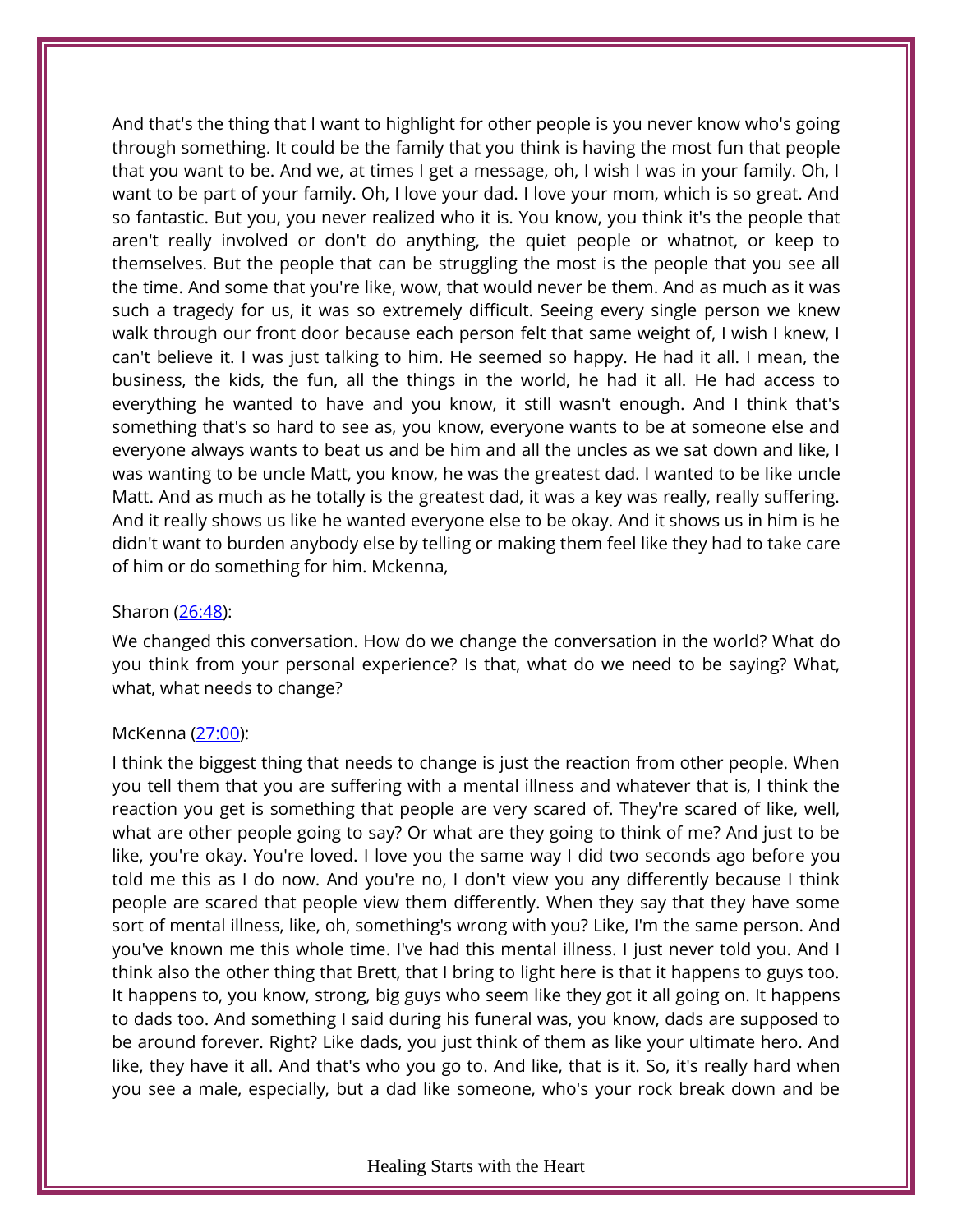like, I need you like looking to you for help. And you're like, well, I don't even know what to do. Like I'm 17 years old. I don't even know anything. And they're looking to you for help on their entire life. And I'm like, oh, okay. So I think to change the conversation, we just need to be more open and more honest and more accepting of when people say like, Hey, this is what I have going on because I guarantee you, there's a lot of people around you that you meet on a daily basis or that you, you are very close to even, and you don't know, you know, what they might be going through or what mental illness they might be fighting. And it's, it's the ones that you're like, oh, well, no, they, they got it together. They're totally fine. Just like my dad, like Uncle Matt. You're like, okay, well, if I'm going to the list of people who I think my uncle Matt was like at the bottom, like if he was like all the way at the bottom, you're like, no, that guy is fine. Like, he's a solid, but like, he's good. Like what could be wrong with him? Like, he's fine.

# Erica [\(29:25\)](https://www.temi.com/editor/t/BgIppXemWaGmYp8DkFrz2SYpc0OP3hgTmG96sZnWDr8rCP4c5XGyH0j5dT2VSK2rxh2NIQY5INUNa7O4vEVYtC1BSow?loadFrom=DocumentDeeplink&ts=1765.2):

And touch on this really quick. The fact that you guys, as a family, the six of you guys made the choice to keep, you know, his struggle and his journey within the family, the weight of once he made the decision, everyone outside coming to you guys looking for answers, like that's gotta be such a challenging position because you know, you guys knew what was happening and knew what he had been going through. But everyone else was like, this was like, like you said, the least suspected person. If everyone put their top five together, Uncle Matt wouldn't have been on anybody's list, but we all come to you guys and we're like, you know, what was going on? And then you guys explained about the struggle with the depression and his journey, but then it was like, you guys kept having to explain. I felt so bad on the outside, looking in everybody who walked through the door, like you said, and there was like, and it was in COVID. So, we didn't have our normal 5,000 people show up at one time. So, in that regard, at least you had a little bit of a break, but everyone walking in wanted answers from you guys, the family who's now broken, who is just, you know, mine's just not where it should be. What was that like having to be the person or the people to deliver like, well, this is what was happening. This is what he was going through telling his truth without him here. What was that?

# McKenna [\(30:53\)](https://www.temi.com/editor/t/BgIppXemWaGmYp8DkFrz2SYpc0OP3hgTmG96sZnWDr8rCP4c5XGyH0j5dT2VSK2rxh2NIQY5INUNa7O4vEVYtC1BSow?loadFrom=DocumentDeeplink&ts=1853.2):

Yeah, I think that this is, this is something that I talk about a lot and I still talk about it and it's been over a year and a half and I still talk about it all the time. This is something for our family that honestly felt so liberating in the sense of like, well now you all know, and now you all can understand in some of the things that we may have did or said in the past now may make sense. And it was liberating to the sense that then people started opening up about their own struggles and they then felt comfortable with our family and sharing with other people and opening up and maybe getting help. And people just felt in that space. And in that moment, like, okay, well now I can share what I'm going through. Or now I don't feel as I guess, embarrassed or feel like I should hide Ron going through, like, if that's what he was going through. And people were just so accepting and so loving. And of course, you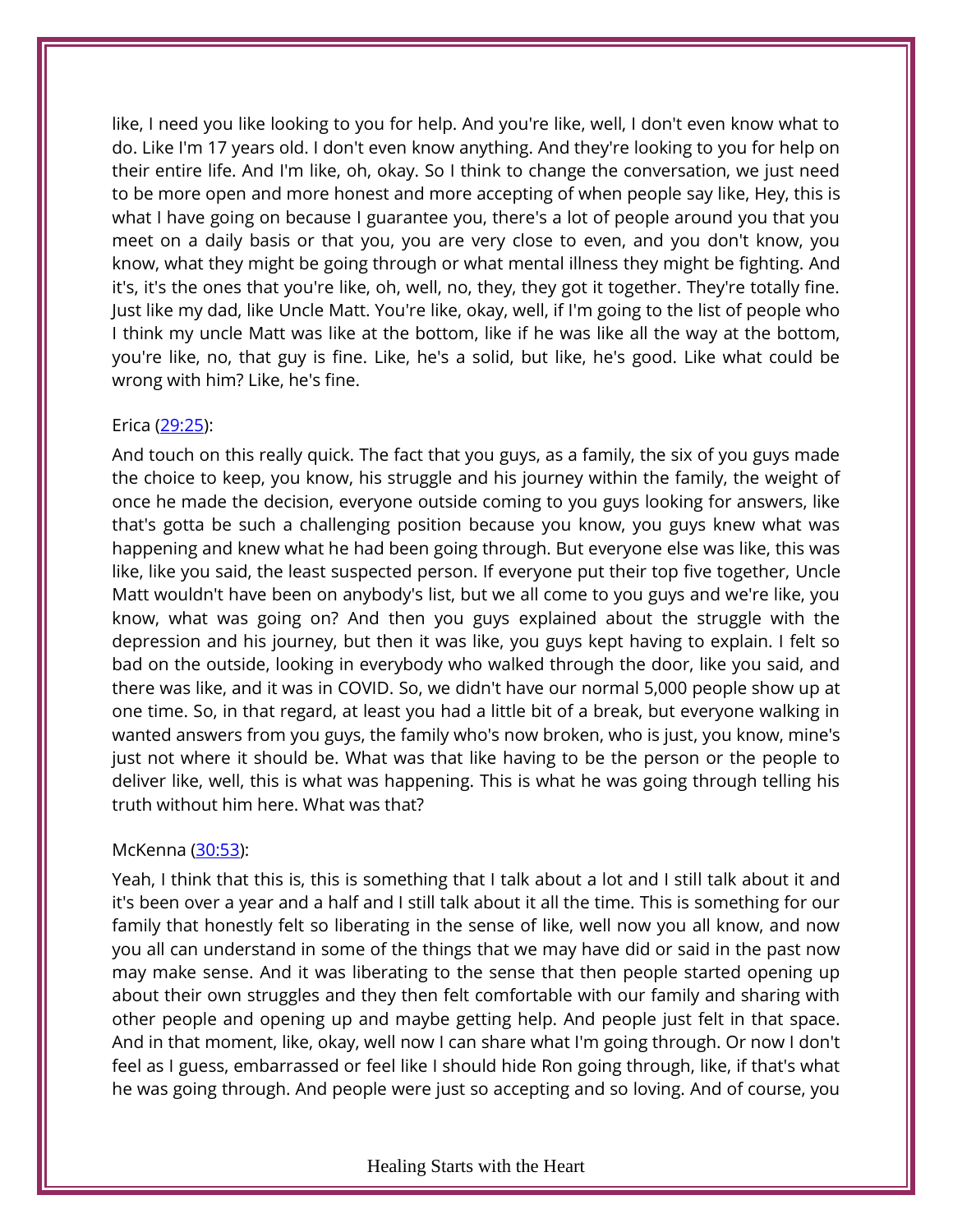know, anyone's going to be after a tragic death like that, but people were just so open and it was like, well, why weren't you like this? The, the, the time where we would have actually told you on like a random Tuesday night, like, I wish that's, I wish I didn't have to come to this for you to be, for us to have this conversation, but it was so hard to have the conversation over and over and over again. And it still is. And I still haven't stopped telling the story, but it was liberating in the sense of, we had held onto this secret for so long that I could finally say what was going on. And it made his life make more sense to those on the outside or not make sense, but it made his actions make sense. And it honestly just felt like we were holding this in and we, everything was out in the open, all of our posting and stuff, but it was that one thing. And we always just like held it in our family, held it in and like, if it would come up in conversation, we just kind of knew how to feel that. So it was honestly nice to just be able to sit down and talk to people. And the other thing is, is I would never expose my dad or speak of things that he wouldn't want me to say in front of anybody else. Neither would anyone in my family. So speaking with, without him there, I would say things that I would say if he was sitting right next to me. And a lot of times I feel like he's sitting right next to me. And I wouldn't. I said the words that he couldn't say himself, even if he was sitting next to me, he still would have, would struggle being able to say it. And then he would listen to me say it and be like, yeah, what kind of said, because he knew that I was like his voice for him just as my mom, my siblings, like, we could almost talk for him when he didn't really know what to say. Like, there were a lot of times where, you know, he, he couldn't put the ideas and thoughts together because his brain was like mush. Like every day, like he just woke up and was like, all right, like, got to get it together for like months. So for him to sit there and like articulate what was going on prior to his passing, if you would have asked him the day before he passed away to articulate what was going on, she wouldn't have been able to. But if you would listen to what I would say, he'd be like, oh, okay, like she's got this story together. But just seeing everyone so broken and so confused and wanting those answers, our family unknowingly, like we didn't sit down and say this, we just decided like, this is it. We're just going to be open and honest. And we are going to share the story. There was no time where we were like, all right, team, this is what we're going to say. This isn't, we're not,

# Sharon [\(34:45\)](https://www.temi.com/editor/t/BgIppXemWaGmYp8DkFrz2SYpc0OP3hgTmG96sZnWDr8rCP4c5XGyH0j5dT2VSK2rxh2NIQY5INUNa7O4vEVYtC1BSow?loadFrom=DocumentDeeplink&ts=2085.01):

I was actually going to ask you that. Cause like I obviously was there that very first night and the very first hours and you were, I opened the door and you were just like, Oh, this is what happened. So I was going to ask you, did you guys go, okay? We're telling everybody now, no, he, his actions opened the door.

# McKenna [\(35:04\)](https://www.temi.com/editor/t/BgIppXemWaGmYp8DkFrz2SYpc0OP3hgTmG96sZnWDr8rCP4c5XGyH0j5dT2VSK2rxh2NIQY5INUNa7O4vEVYtC1BSow?loadFrom=DocumentDeeplink&ts=2104.48):

His actions opened the door and there was never like a sit down conversation with my family of like, okay, this is what we're going to say and not say it was just like that general, like, you know, keep respect for dad. But in those very first moments when I got to the house, my mom looked to me and was like, well, what do we tell the kids before we walked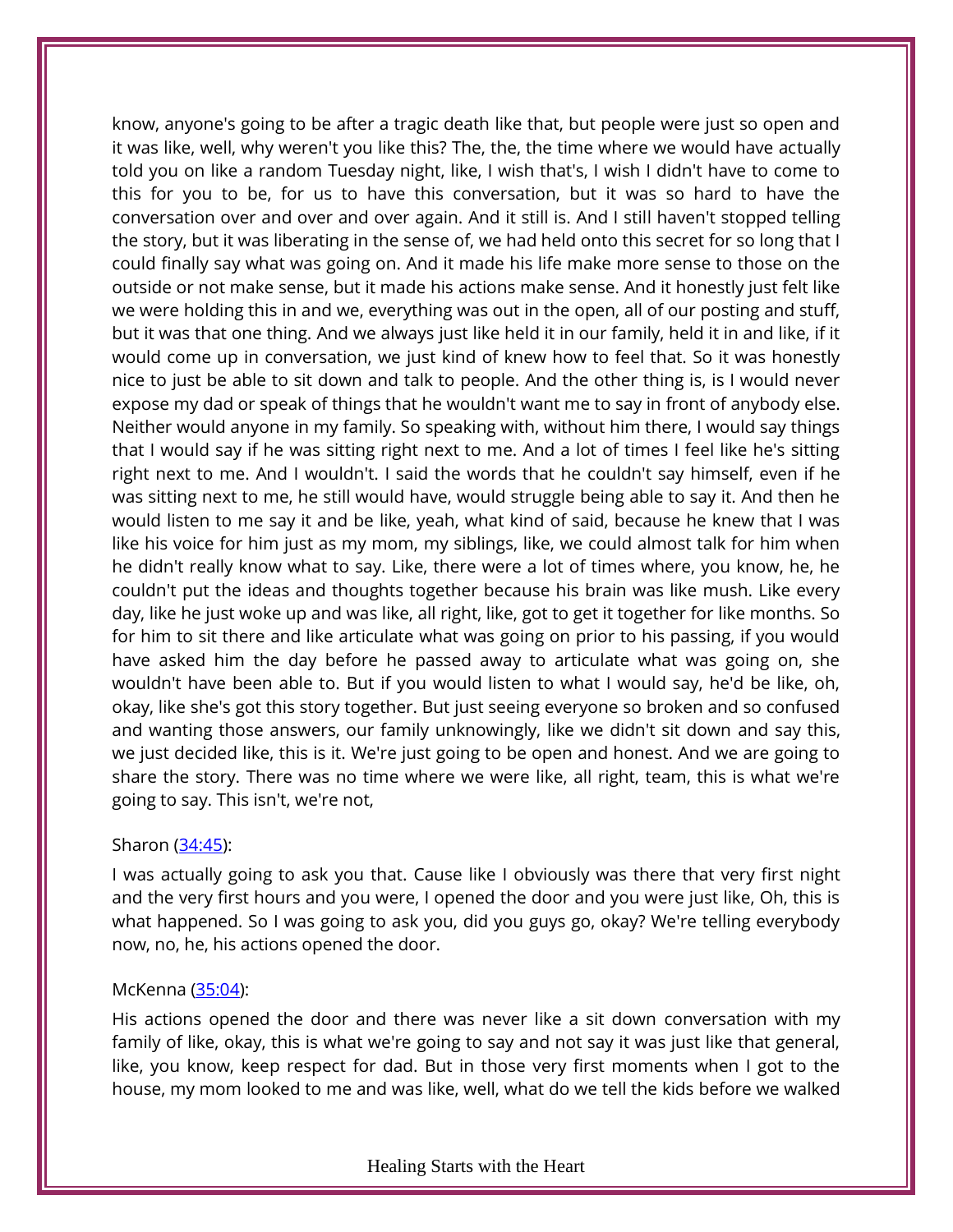into the house to tell them. And I looked at her and I said, mom, we tell them the truth. We tell them what happened.

#### Sharon [\(35:36\)](https://www.temi.com/editor/t/BgIppXemWaGmYp8DkFrz2SYpc0OP3hgTmG96sZnWDr8rCP4c5XGyH0j5dT2VSK2rxh2NIQY5INUNa7O4vEVYtC1BSow?loadFrom=DocumentDeeplink&ts=2136.19):

Okay. I want to, to that in our next show, that's our next show. This is a two-parter guys. We have this amazing guest McKenna Hendrickson, McKenna to everyone who is struggling right now. This is going to be our final question. Everyone is struggling right now and trying to make the decision, whether to do this or not speaking as the daughter who is the survivor. I want you to talk to them. What do you want to tell them?

### McKenna [\(36:02\)](https://www.temi.com/editor/t/BgIppXemWaGmYp8DkFrz2SYpc0OP3hgTmG96sZnWDr8rCP4c5XGyH0j5dT2VSK2rxh2NIQY5INUNa7O4vEVYtC1BSow?loadFrom=DocumentDeeplink&ts=2162.41):

It is the absolute worst, most horrible feeling in the world to not have your dad here to have to wake up every morning and be like, well, I wish I could tell that about this, or I wish I could call dad. And to know that that one silly Monday morning, he decided that he didn't want to be here anymore. And it's like, I wish I wish we could. We could talk. I wish you could call me. I wish you could still be here. And you think in that slight moment, that that is the answer to all of your questions, but it's, it's not into somebody in that thought process. It's so hard to see the other side and to see the way out of it and to see that there is light at the end of the tunnel. And you've struggled for so hard for so long. And it's been so hard to, you know, go day by day. And every day, every hour seems like a struggle. Like I just need to get through this. I just need to get through this. And as a daughter to not have your dad, it's like, you should be here. Like, these are the things that you dreamt up. You dreamt of me moving out of the house and getting my first job. You dreamt of being able to see this. You dreamt of me getting married and having kids one day and being able to be there for that. And it's so hard to be like, you chose not to be here for that. And knowing in that moment, and in those moments leading up to that, you made that decision of you feeling like a burden per se, and you didn't want to be here anymore. And that's, what's so hard is like, we were so close and so loved and did everything together. It's so hard to imagine not wanting to be here. And I mean, we talked about it. I knew how he felt in that part, made it a little bit easier for me, rather than everybody else in his life was. I heard it come from his mouth. I heard how he felt a couple of weeks before the weekend, before I heard it from his not, I heard him tell me, this is how I feel. This is why he answered all of my questions. And I think that's what makes it slightly easier was I didn't leave anything out. There's no question. I didn't ask him. There's no experience that we didn't do. That was feasible in a time. Like we did everything. So, I don't have that feeling of that. I didn't get to complete what I did in those 22 years, but I have that feeling of, well, what were the next 22 years going to be like, what more were we going to do and experience together? But I had the best dad. We did have it all. That is, that is no social media posts. That is real. Like everything that we put out into the world was so real and so raw. And so, he was so incredible. So, it's like, you are so loved and I wish, and I'm sure, just like with any other family of a loved one that takes their life, you wish that they get to see that funeral moment, which sounds so weird. But that funeral moment of everyone saying how much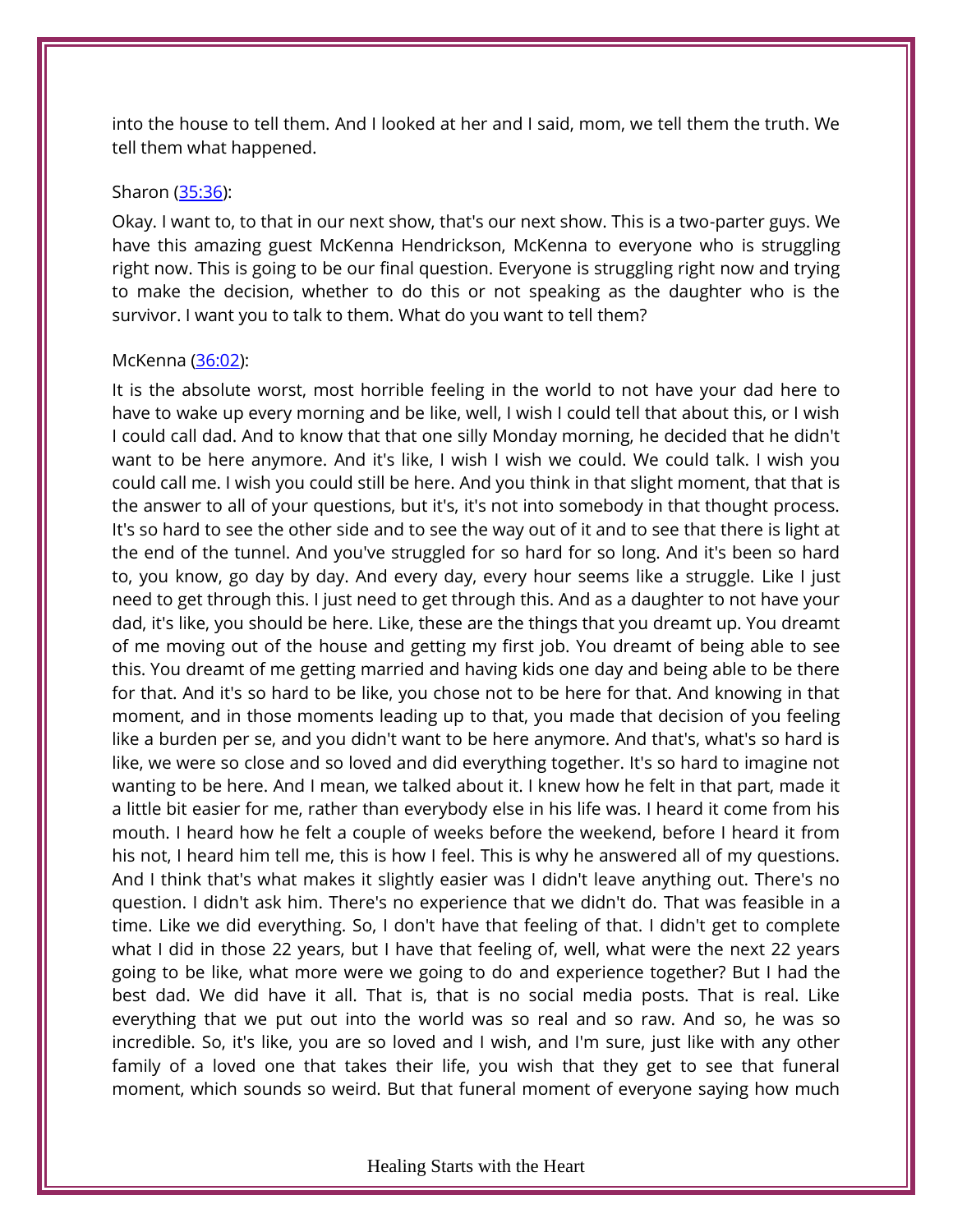they love them and care about them and want to be there for them. Yeah. You wish you had that funeral moment on a Tuesday afternoon when you feel like. Yeah. You wish you had that, that funeral moment of everybody saying how much they love you and care about you and respect you on a random day and you, you don't want it to just be that moment. So one of my biggest things about giving to other people is it doesn't always have to be some big thing of like making someone feel so much better. It's in the small things like a quick like, Hey, I love you. I'm thinking about you text or like, Hey, I'm here for you. You know, you can call me and following through with that, I think that's the biggest thing is like in those moments, you know, people say like to my dad, they, they probably would have said things like, oh, I'll be there for you. Well then if you're going to say that, then do it. And I think that's the biggest thing in our family that, that has always made me stand out from some of my friends is when our family says they're going to do something, they do it. And my dad brought that on from our family onto himself. When you say you're going to be there for somebody else and they're struggling and they need you be there for them. And I have been there for other people. I don't even know how, but I have been there for other people that have been struggling in the last year and a half and held it up for them. And as a daughter, not having your dad and then having to like talk to other people and be like, well, I'm really struggling. And you know, when you're growing up, you know, they always say you have 18 years. But my dad always said I have 18 summers because summer was his favorite time because we always the whole summer together. So the 18 years of our life, you know, half of it, we would go to school. But he always said, I have 18 summers because his favorite time was a summer because we spent the whole summer together. It was always about, okay, well, what, what vacation are we going to plan next? Where are we going to go? What are we going to do? So he loved his 18 summers. And then after I turned 18 and I went to college, he was like, no, kind of we have every summer it's every summer. It's not just 18 summers. And you know, people are like, oh, you have 18 years. My dad was like, no, I have the rest of my life with my kids. And I was my dad's everything. I knew that I didn't know how he didn't have to tell me to. I felt, I know I was his everything. And he just wanted to spend so much time together and be together. So it's so weird because we were so close in spending time, like just fricking going to dinner the other night, they're like, oh, how many people? And I was like four, and I don't think I've ever said four for my family. It was like,

# Sharon [\(42:40\)](https://www.temi.com/editor/t/BgIppXemWaGmYp8DkFrz2SYpc0OP3hgTmG96sZnWDr8rCP4c5XGyH0j5dT2VSK2rxh2NIQY5INUNa7O4vEVYtC1BSow?loadFrom=DocumentDeeplink&ts=2560.9):

Okay. Okay, good. Because that's where we're going next. That's where we're going. Next. I want to say this to you. Thank you. Thank you. We loved uncle Matt. We love your family. This was a big hit to all of us. And I want to leave with this thought Suzette, we're dedicating the show to you. We love you. We want to support you. We want to be here for you. We actually asked her to be a guest, but it was a little hard for her, but I just want you to know, we see you. We love you. And we are you. Thank you, McKenna. We're going to continue for part two. Erica, why don't you bring us in